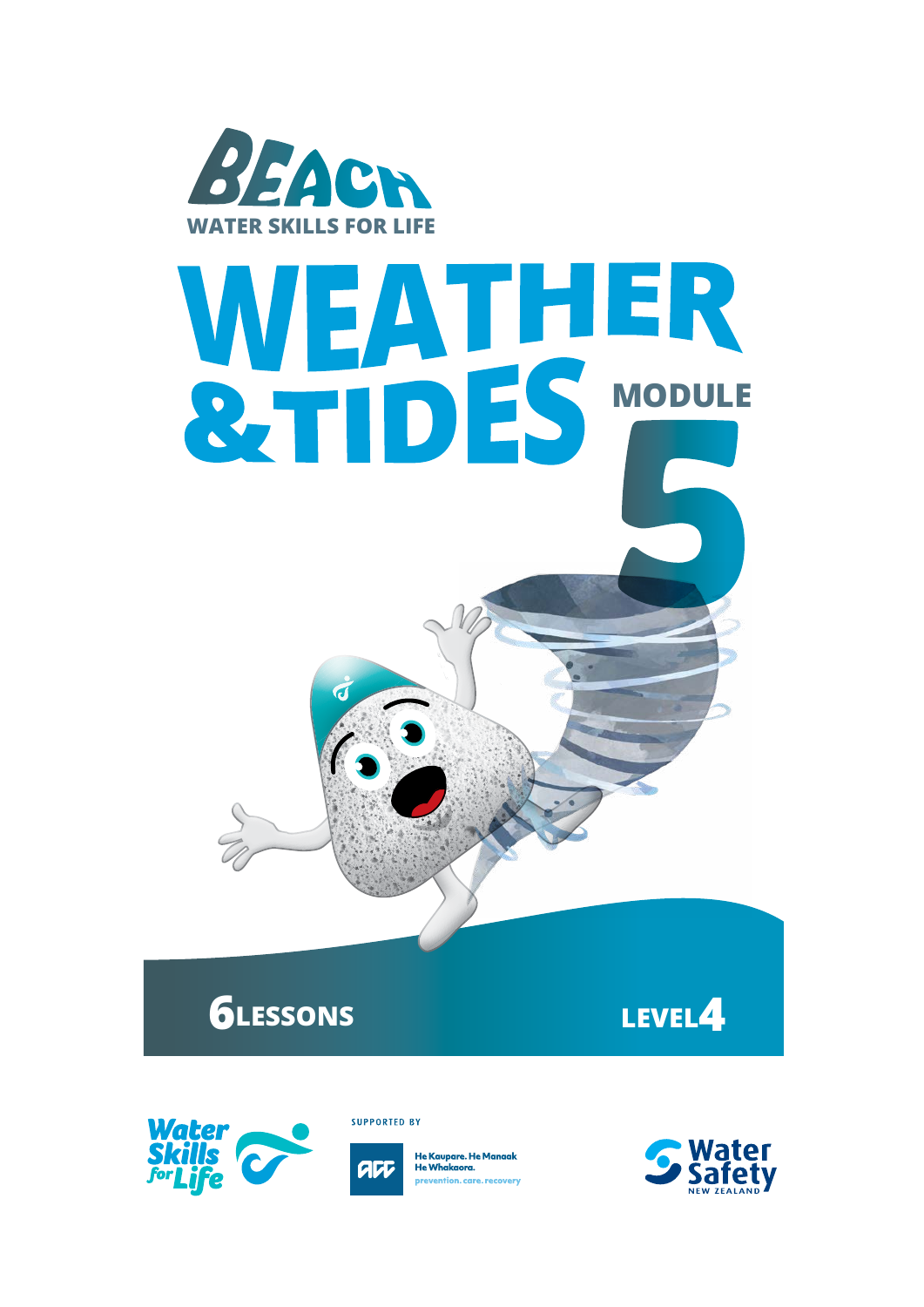



#### **DESCRIPTION**

**This module provides information about weather, climate, tides, and changing sea levels. Students also look into the effects of global warming and climate change.**

**Matariki is a Māori name for a star cluster which appears in the early morning sky in New Zealand during the mid-winter months. Historically, these stars were closely tied to planting, harvesting and hunting. If the stars appeared clear and bright, it signified an abundant season ahead. Fishing and planting food by the way of the moon, the tides, and the elements is still common today.**



**MODULE**

#### **ACHIEVEMENT OBJECTIVES**

#### **Science**

#### **Nature of Science**

**Understanding about science:**  Appreciate that science is a way of explaining the world and that science knowledge changes over time.

#### **Communicating in science:**  Begin to use a range of scientific

symbols, conventions, and vocabulary.

#### **Living World**

**Ecology:** Explain how living things are suited to their particular habitat and how they respond to environmental changes, both natural and human-induced.

#### **Planet Earth and Beyond**

**Earth systems:** Develop an understanding that water, air, rocks and soil, and life forms make up our planet and recognise that these are also Earth's resources.

#### **Astronomical systems:**

Investigate the components of the solar system, developing an appreciation of the distances between them.

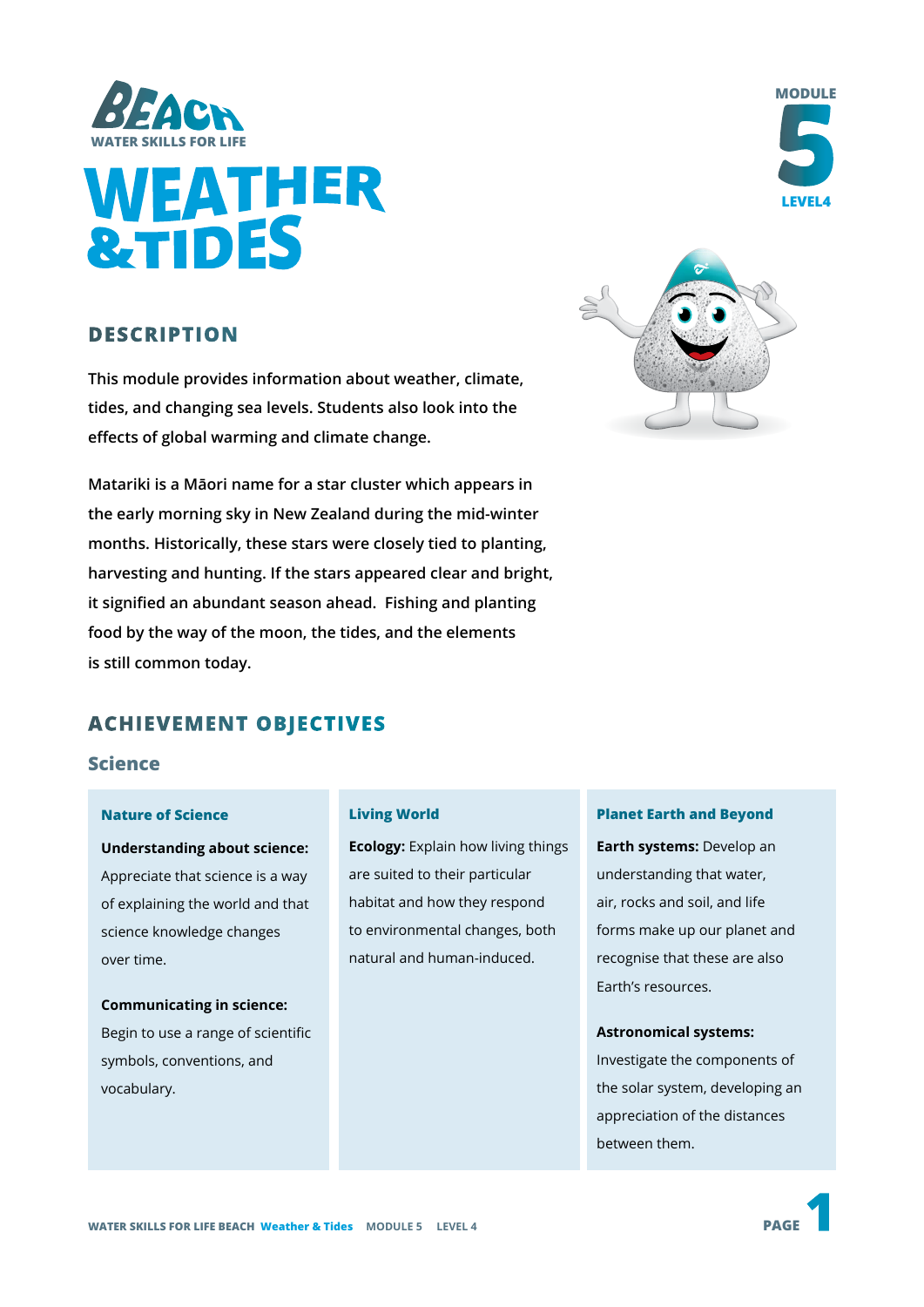#### **Health & Physical Education**

#### **Personal Health and Physical Development**

**Safety and Risk Management:** Access and use information to make and action safe choices in a range of contexts.

#### **Healthy Communities and Environment**

**Rights, Responsibilities and Laws:**

Learn about individual responsibility and take collective action for the care and safety of other people in their school and in the wider community.



#### **English**

#### **Listening, Reading and Viewing**

#### **Processes and strategies:**

Integrate sources of information, processes, and strategies confidently to identify, form and express ideas.

- Integrates sources of information and prior knowledge confidently to make sense of increasingly varied and complex texts
- Selects and uses appropriate processing and comprehension strategies with increasing understanding and confidence

**Ideas:** Show an increasing understanding of ideas within, across and beyond texts.

- Makes meaning of increasingly complex texts by identifying and understanding main and subsidiary ideas and the links between them
- Makes connections by thinking about underlying ideas within and between texts from a range of contexts

**Language features**: Show an increasing understanding of how language features are used for effect within and across texts.

- Identifies oral, written, and visual features used and recognises and describes their effects
- Uses an increasing vocabulary to make meaning

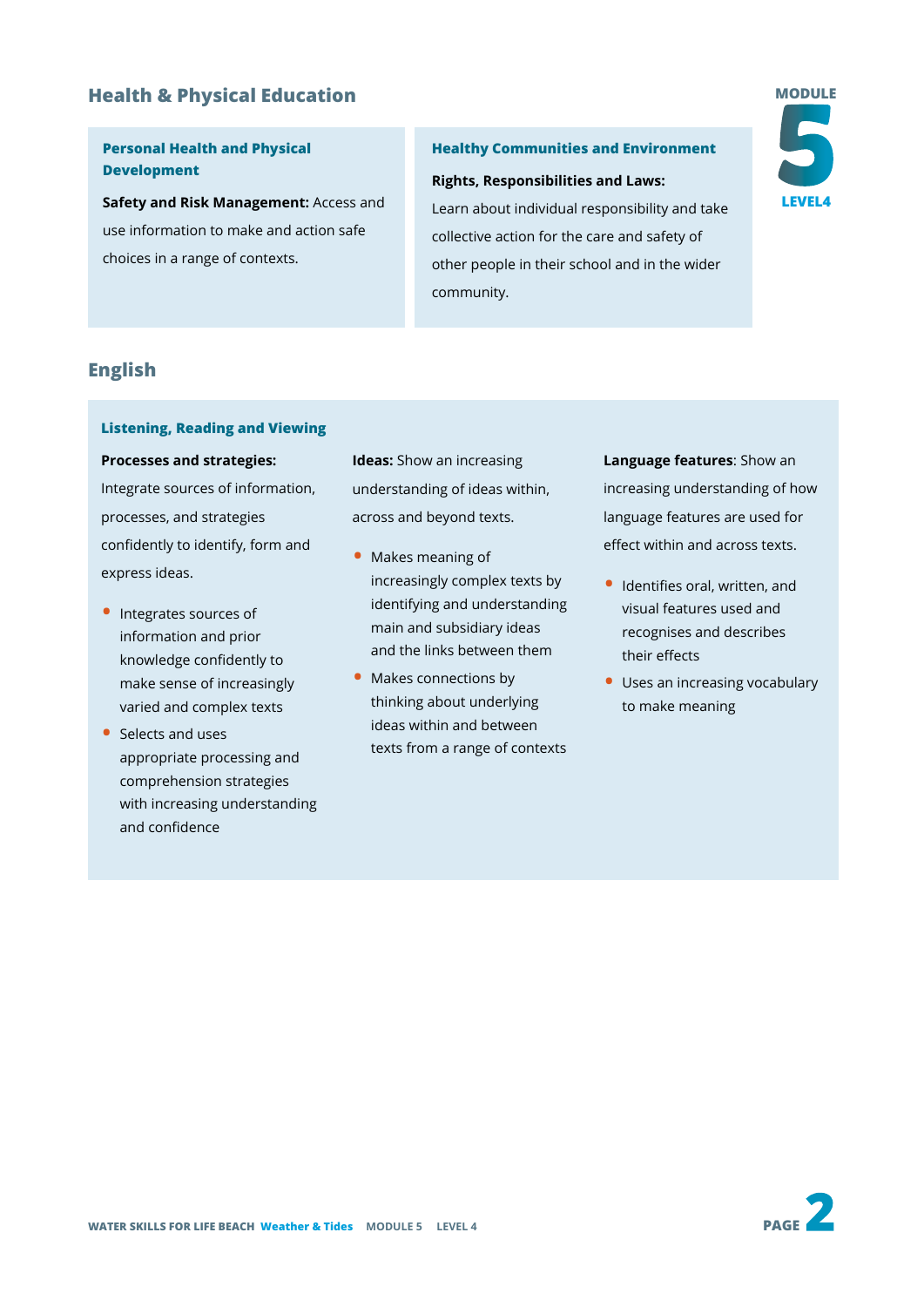#### **LEARNING INTENTIONS**

- Gain a stronger understanding of the difference between weather and climate
- Gain a stronger understanding of what influences tides and why we care about them
- Make the connection between climate, sea-level rise, water level changes, and tides
- Understand how changing water levels affect our coastal communities

#### **SUCCESS CRITERIA**

- Students will understand the types of tides
- Students will understand the cycle of the tides
- Students will understand the significance and impact of the moon and tide
- Students will describe some of the causes of the different types of tides

#### **KEY COMPETENCIES**

#### **Participating and Contributing**

• Actively participate in class activities, discussions and group projects

#### **Managing Self**

- Manage behaviour in whole class, group and individual activities
- Have a positive work ethic
- Complete work to the best of my abilities

#### **Thinking**

- Evaluate information for its overall reliability and effectiveness
- Apply new information and concepts to present and future events

#### **Using language, symbols and texts**

- Search for key information using a range of sources
- Research and gain understanding of new vocabulary
- Decipher symbols on a Lunar Calendar to help find information

#### **Relating to others**

- Respect the ideas and opinions of others
- Work effectively as a group member towards a common goal

#### **RESOURCES**

Internet; TV/ active board; YouTube clips; Student devices; tides vocabulary game; articles: Earth Science for kids: Ocean Tides, Nights in the Maramataka | the Māori lunar month; What's the difference between weather and climate? posters (enough for one between two students).

#### **ASSESSMENT ACTIVITIES**

- Class discussions
- Draw and label a diagram explaining the Moon's impacts on the Earth's tides
- Tides Kahoot quiz

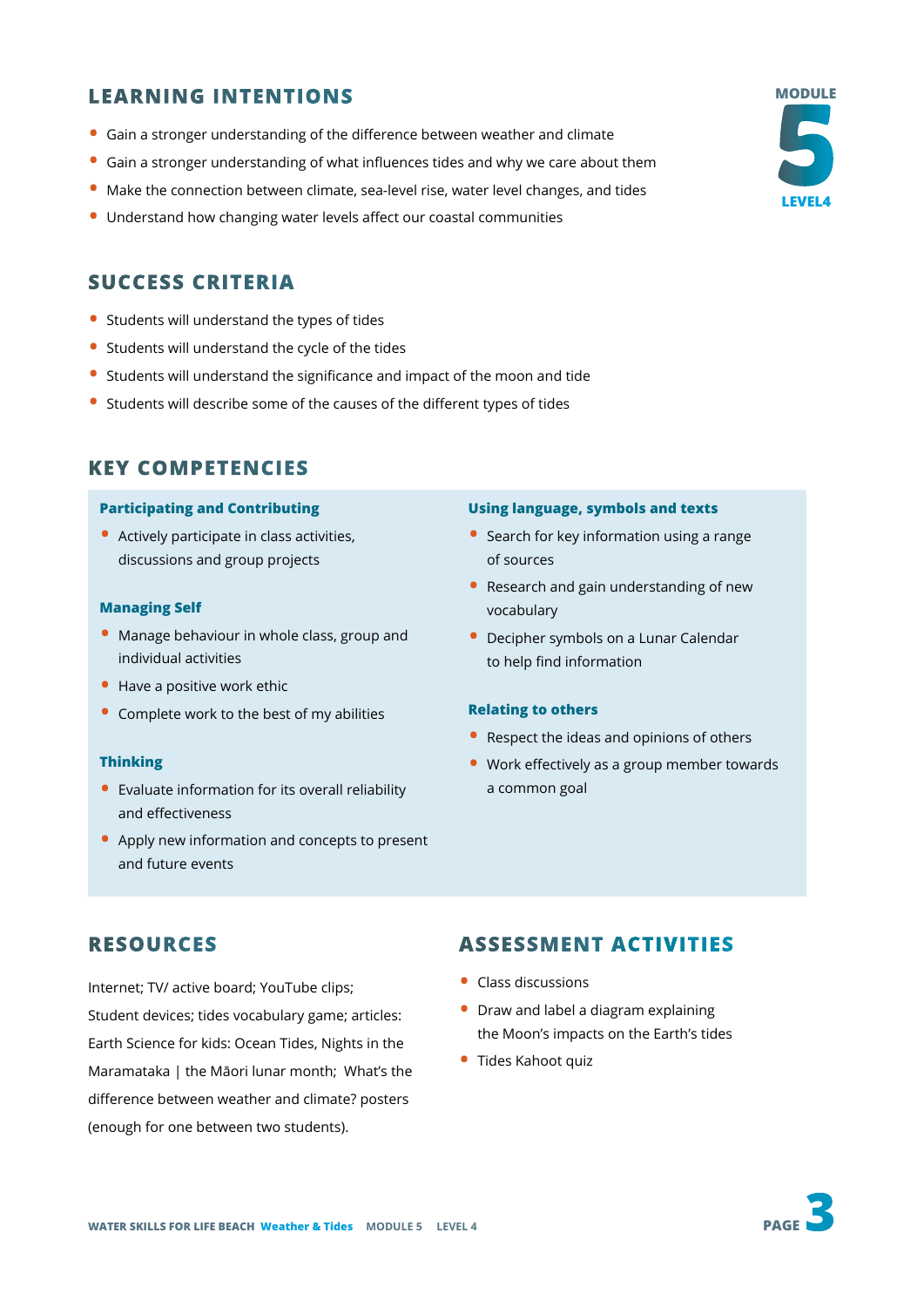#### **LESSON**

**1**

## **Weather, Climate and The Tide LEVEL4**

**Explain** to the students that they will be learning about the weather climate and tides; their impacts on the Earth and how we live. **Ask the students:** What do you know about weather? What do you know about climate? What do you know about tides? What types of tides are there? How does weather affect the tide? How does climate affect the tide?





**MODULE**

**Ask** the students to read the **[What's the difference between weather](https://climatekids.nasa.gov/weather-climate/)  [and climate?](https://climatekids.nasa.gov/weather-climate/)** NASA kids poster in pairs and develop a short paragraph in their own words that summarises what the difference between weather and climate is. **Ask** a few students to read their paragraphs with the class and discuss whether they agree or disagree with each other's summaries. **Work together** to develop an agreed upon summary to help clarify this concept for students.

**Ask the students:** Since the weather is always changing, what impact do you think weather can have on the tides? **Ask** students to discuss this with their peers and then share their ideas/theories with the class. **Watch the video [How The Weather Affects The Tide](https://www.youtube.com/watch?v=Fcqp01fjf8Y)**. **Ask** the students to explain their new understanding of how the weather impacts on the tides.





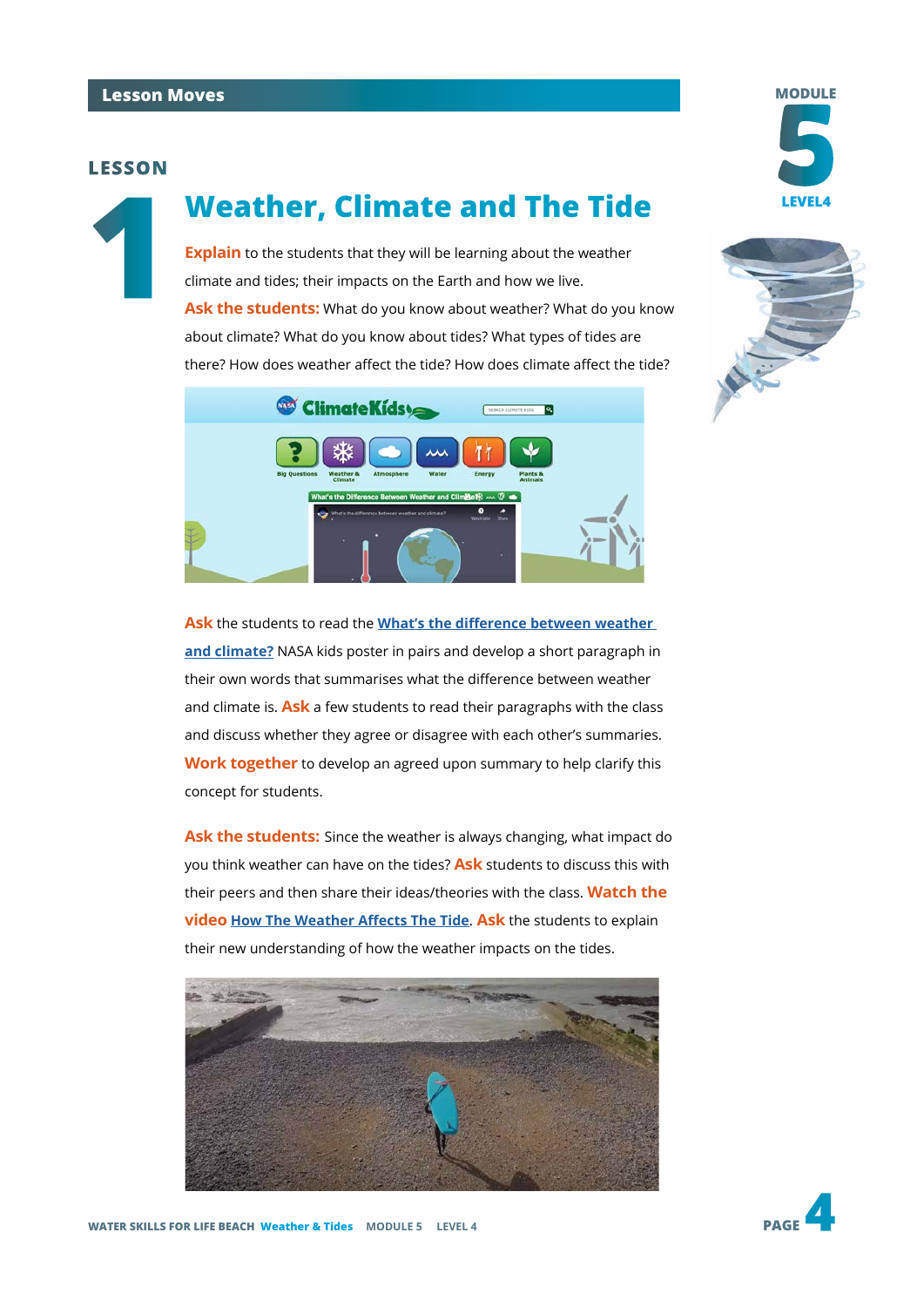#### **Lesson Moves**

#### **LESSON**

**2 to 4**

### **LEVEL4 Tides**

Review the previous lesson with the class about the weather's impacts on the tides. **Ask the students:** What causes the tides to happen? How many types of tides are there? How often do tides change per day? Record students' responses. **Watch** the video **[Ocean's](https://www.youtube.com/watch?v=3RdkXs8BibE)  [Tides Explained](https://www.youtube.com/watch?v=3RdkXs8BibE)** and discuss the science concepts explained on the video. Review students answers to the initial prior knowledge questions and give them a chance to change or add to their ideas.

**Explain** to the students that it is not only the moon that has an impact on the tides, but also the sun. There are two tides in particular that are different from ordinary low and high tides. These tides are extremely high (Spring) and extremely low (Neap) tides. **Watch the video [Space Science Tutorial: Spring and](https://www.youtube.com/watch?v=HdI_PyMFNro)  [Neap Tides](https://www.youtube.com/watch?v=HdI_PyMFNro)** and discuss the science concepts explained on the video. Addtional resource: **[Teacher Guide Language of Tide Guide](https://www.dpanz.org.nz/wp-content/uploads/2020/09/Teacher-Guide-Language-of-Tides-Guide.pdf)**.

#### **ASSESSMENT ACTIVITY: Tides Diagram**

**Ask** the students to draw a diagram demonstrating their understanding of the impacts of the sun and the moon on the Earth's tides. **Encourage** the students to label their diagram clearly and then verbally explain their diagram to another student or the teacher.

# **5 MODULE**



#### For Libby Jordan **Implementing the World's Most Advanced Primary School Science Curriculum**

**The Language of Tides**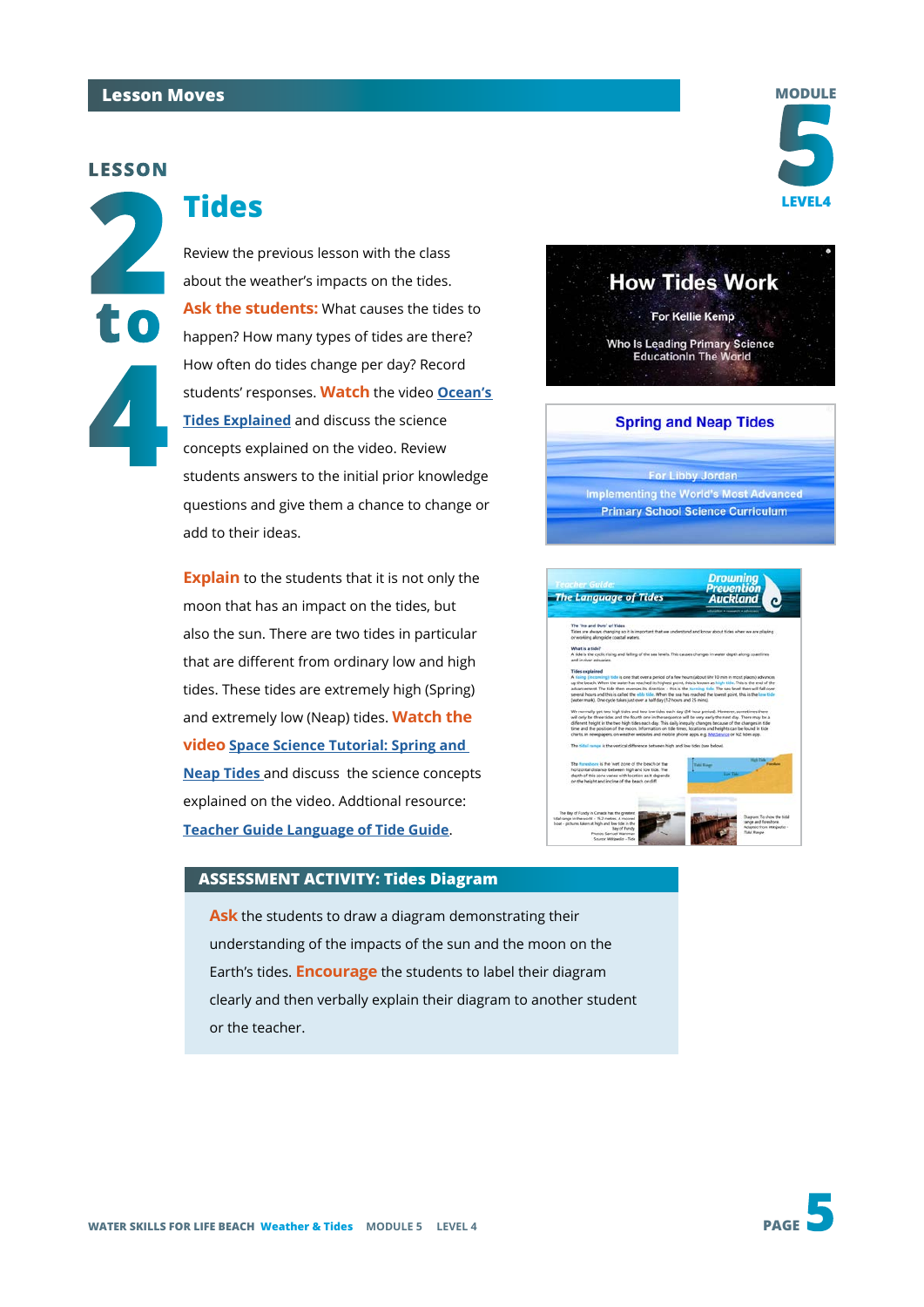

#### **ACTIVITY: Vocabulary Game LEVEL4**

Split the students into groups of 3-4. Give students the following **[Vocabulary Game](https://docs.google.com/document/d/e/2PACX-1vSr6WPVOADCmp8KKMQaHbP-i_ur98QrpxiwsxQ2d6UYMMo5wUcTfBTxsWYYe00Xco02FFY3xagb8EQN/pub)** cards containing key vocabulary specific to tides and ask them to match each word with its definition. Once complete, ask the groups to share their results, encouraging students to partake in a friendly debate when other groups have differing results.

#### **ACTIVITY: Article and Quiz**

Ask the students to read the **[Earth Science for kids: Ocean](https://www.ducksters.com/science/earth_science/ocean_tides.php)  [Tides article](https://www.ducksters.com/science/earth_science/ocean_tides.php)** and complete the quiz to help them further develop their understanding of ocean tides. Ask the students to share the results of their quiz with the teacher by either physically showing them or screenshotting the results.

#### **ACTIVITY: Tides Kahoot!**

Play **[Tides Kahoot!](https://create.kahoot.it/share/tides/67f18131-7a17-475c-9fd4-8547550b4bef)** as a whole class activity to test students' overall knowledge about tides.

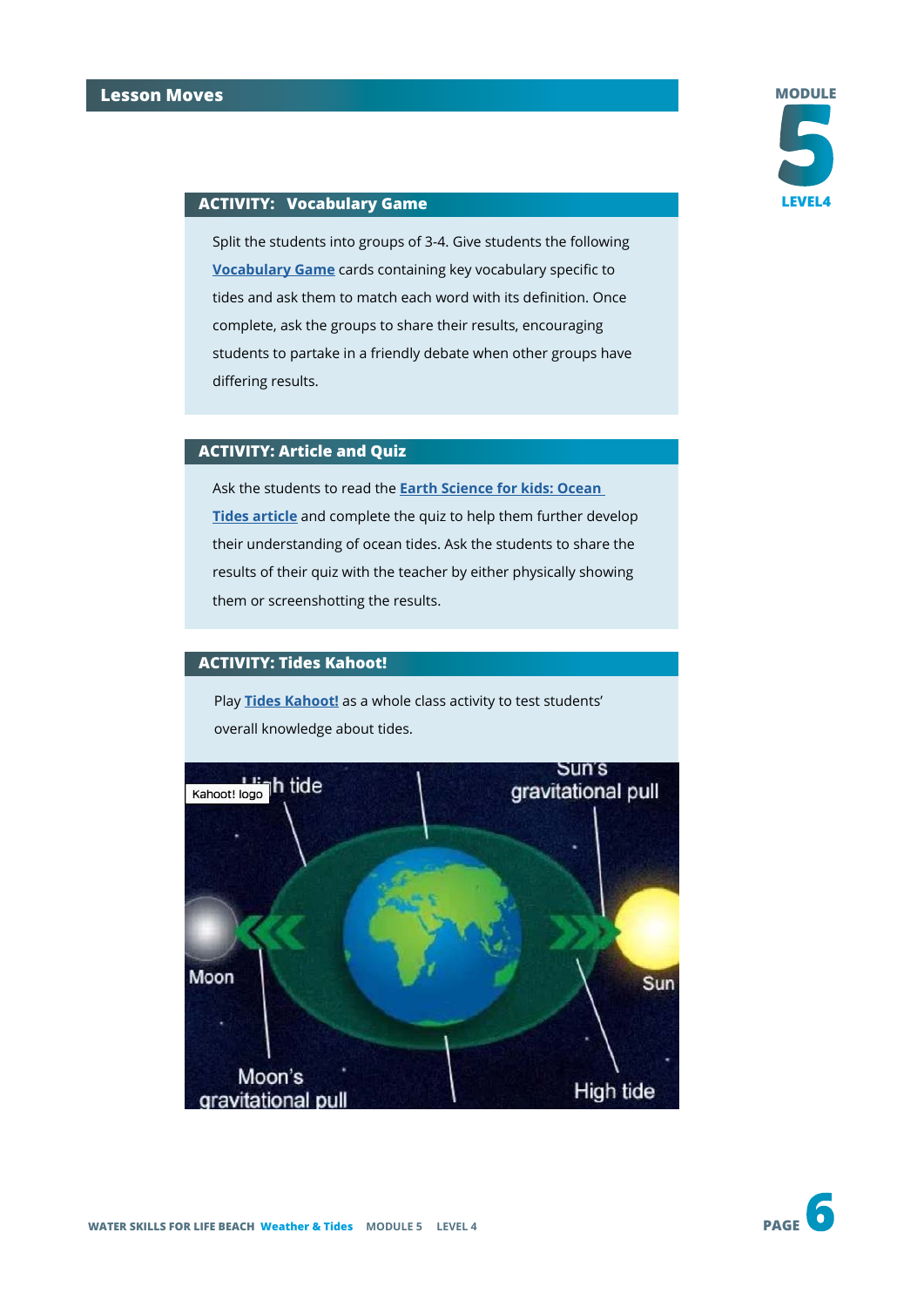#### **Lesson Moves**

#### **LESSON**

**5**

## **Tides, the moon, Matariki and kai collection**

**Explain** to the students that for centuries Maori and other cultures have used the Moon, Stars and Tides to help with the planting/harvesting of crops and gathering of kaimoana. Before the introduction of the Gregorian Calendar, Maori measured time using the Lunar Calendar and the stars (e.g. Matariki - the Pleiades star cluster).

The Lunar Calendar (also known as Maramataka) which uses the phases of the Moon to map the days over the course of a month (30 days), is still used by many today for fishing and planting food. The tides and other elements also contribute to this concept as well as the Maori New Year – Matariki.

**Read** the **[Nights in the Maramataka](https://www.tepapa.govt.nz/discover-collections/read-watch-play/maori/matariki-maori-new-year/nights-maramataka-maori-lunar)** | the Māori lunar month together as a class and discuss the key information around how to use the Moon phases to guide kai planting and gathering. Also show the students this **[Maori Fishing](http://Maori Fishing Calendar)  [Calendar](http://Maori Fishing Calendar)** to demonstrate a modernised version of the Lunar Calendar and how it is used to fish.

#### **ACTIVITY: Using the Lunar Calendar**

**Ask** students to use the Lunar Calendar and other information on the **[Nights in the Maramataka |](https://www.tepapa.govt.nz/discover-collections/read-watch-play/maori/matariki-maori-new-year/nights-maramataka-maori-lunar)  [the Māori lunar month](https://www.tepapa.govt.nz/discover-collections/read-watch-play/maori/matariki-maori-new-year/nights-maramataka-maori-lunar)** article to **answer** the following questions.

- What days are good for planting crops?
- What days are good for catching eel?
- What is the symbol that is classified as unlucky for food seeking?
- What is the best tide for gathering shellfish and why?

# **Maori Fishing Calendar** To calculate the Bite Times for your favourit Fishing Calendar for: June 2021

#### Nights in the Maramataka |1 month

Discover the nights in the Māori lunar month, ar activities related to them.

The Mäori lunar calendar is called the Maramataka, which literally means the turning of the moon. It marks the phases of the moon in a lunar month.

Each night, which also typically marks a day, was given a name and over time each day/night was accompanied by information guiding fishing, gardening, and other activities in the natural world.

During a typical lunar month, some days are noted as being favourable for resource harvesting, whereas other days are known to be unformurable